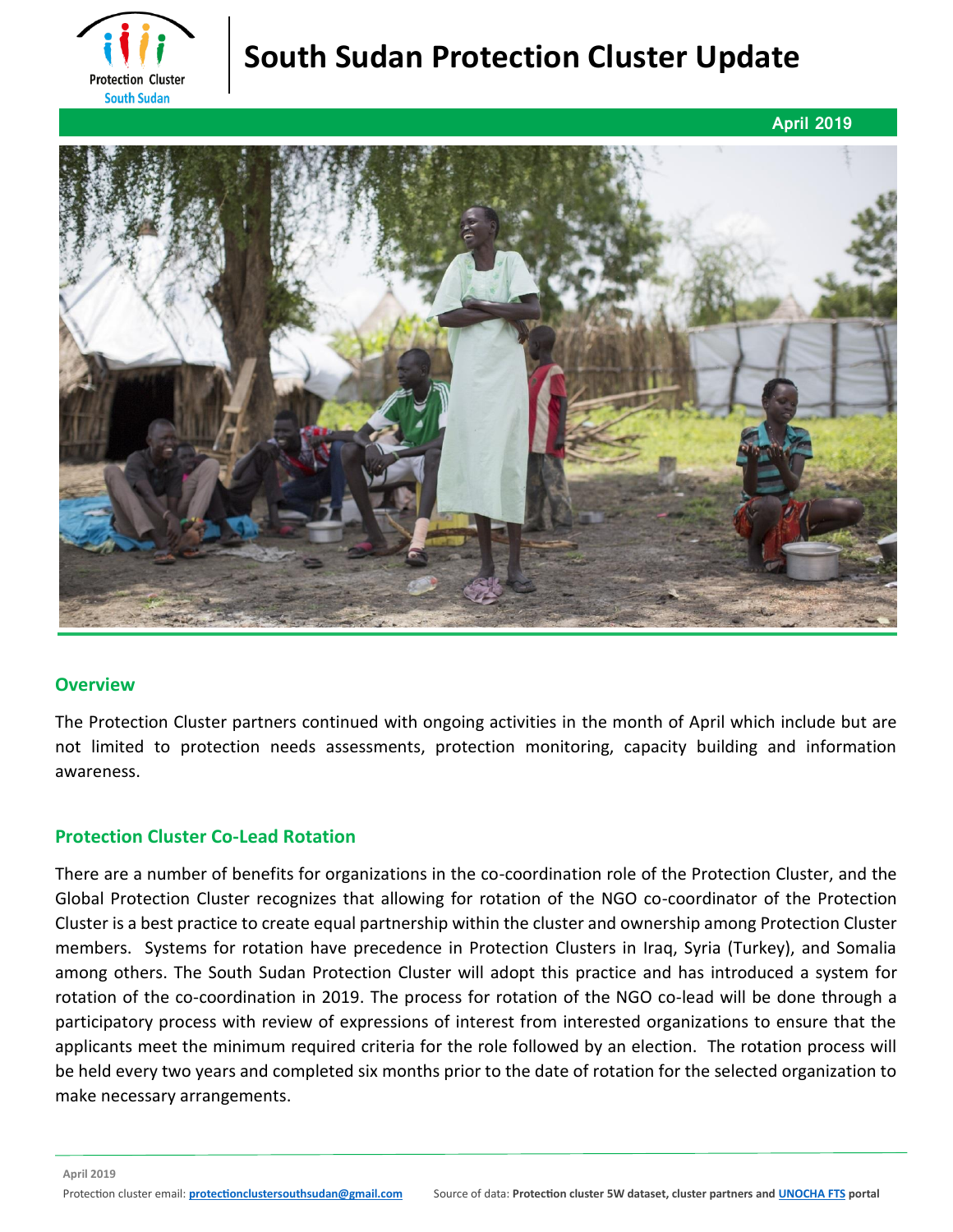#### **Mine Action Sub Cluster**

During April 2019, no mines/explosive remnants of war-related accidents were reported. On 4 April, several events were held around the country to celebrate International Day for Mine Awareness and Assistance in Mine Action. In Juba, Girls and boys from the Mangateen area and the adjacent communities played football matches, and enjoyed songs and drama highlighting mine risk awareness message in an event with the theme "Safe Ground, Safe home for all."

#### **Child Protection Sub Cluster**

## *Family Tracing and Reunification:*

Save the Children, UNICEF and partners have successfully reunified 6,000 children with their families after years of separation due to conflict. This is a milestone for the Family Tracing and Reunification (FTR) programme in South Sudan since war broke out in 2013. Separated and unaccompanied children are more susceptible to violence, abuse and exploitation, which makes returning them to their parents an urgent priority for Child Protection partners. Using the national database Child Protection Information Management System (CPIMS), the Child Protection agencies have registered over 18,000 children for case management and family tracing and reunification services. The total active caseload is over 8,000. The highest numbers of registered unaccompanied and separated children are from Unity, Jonglei, Upper Nile, Lakes and Central Equatoria States.

The peace agreement signed in September 2018 has prompted refugees returning to South Sudan from neighboring countries and given access to areas previously inaccessible. If the peace holds, this can provide an opportunity to step up family tracing and reunification if adequate funding for the programme is secured. Yet, family tracing will remain labour intensive due to limited access to roads, mobile and data connection in South Sudan. The family tracing and reunification programme is heavily reliant on case workers walking long distances and knocking on doors to trace children and their parents.

For more technical information on FTR in South Sudan you can access *[A Practice Handbook: For family tracing](https://resourcecentre.savethechildren.net/library/practice-handbook-family-tracing-and-reunification-emergencies)  [and reunification in emergencies](https://resourcecentre.savethechildren.net/library/practice-handbook-family-tracing-and-reunification-emergencies)*. South Sudan experience

Mainstreaming: In Unity the child protection working group (CPWG) is putting in place different activities and strategies to improve child protection humanitarian coordination and response in Unity State. Initiatives were taken to integrate child protection into other sector programming and mainly with Nutrition, Health and Education clusters.

## *Birth registration and birth documentation:*

No legislation was in place to record births or issue birth certificates when South Sudan gained its independence in 2011. With the country gripped by civil war since 2013, the vast majority of births – some 65% percent – still go undocumented. To address this shortcoming, **UNICEF launched a pilot program to assist the country's** 

**April 2019**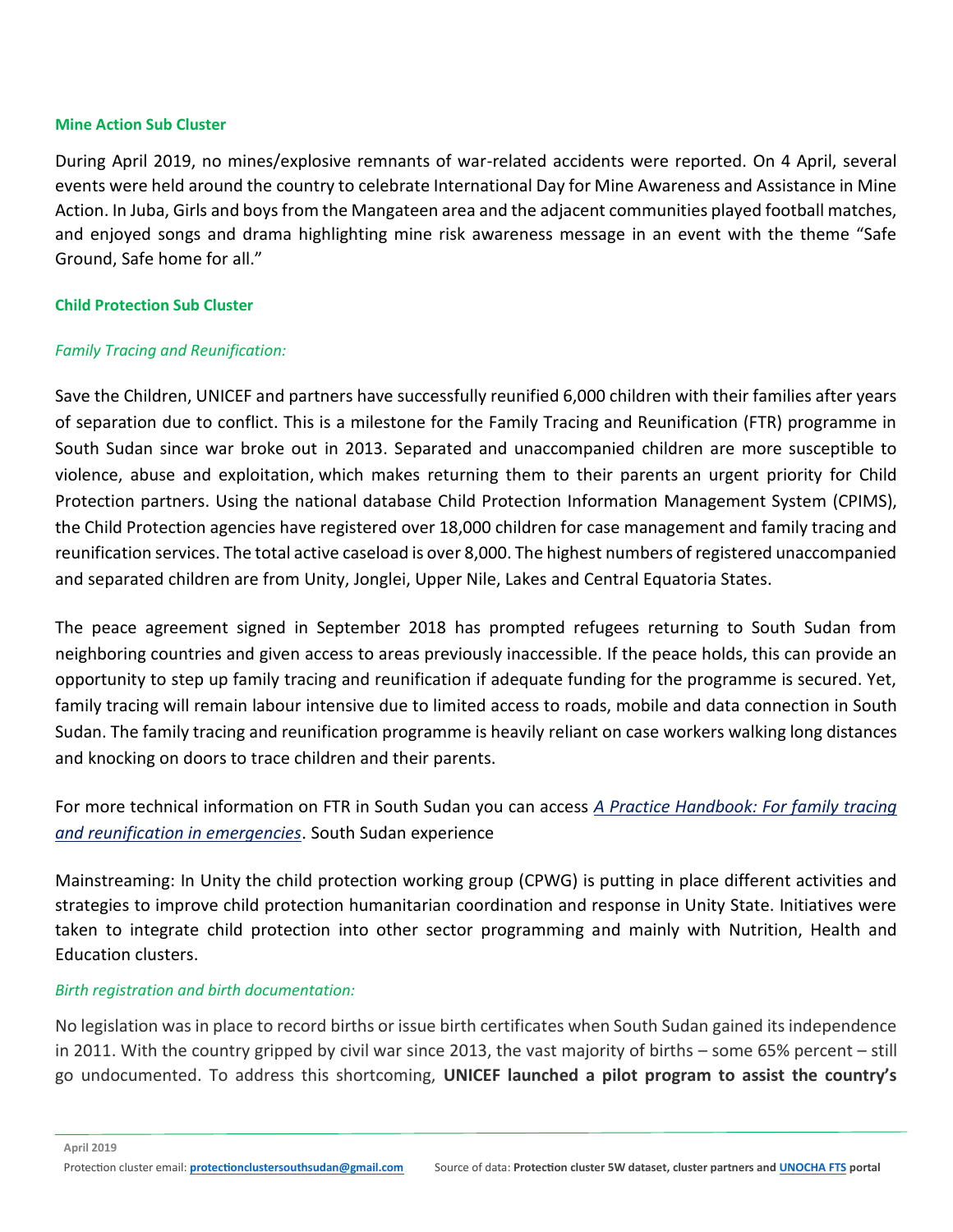# **Ministry of Health to register births. More than 100,000 newborns have now been registered in two of South Sudan's 10 states including Unity State.**

In December 2018 the birth notification project implemented by UNICEF in Bentiu and Rubkona came to an end and this created a vacuum because the project was mainly supporting community volunteers working at the grassroots level, building awareness about the importance of birth registration. To overcome this situation, the Child Protection Working Group (CPWG) in coordination with Nutrition, Health and Education Clusters is currently collaborating in establish a network of focal points in Rubkona and hard to reach areas to sensitize communities on the importance to register newborns and to guarantee that newborn children are provided with proper notifications. Birth notification for children is an important element of protection also and especially in conflict affected areas such as South Sudan where family separation remain an important issues and reunification is also reduced due to the lack of document attesting identity of children.

## **Gender Based Violence Sub Cluster**

During the month of April, the GBV Sub Cluster provided technical support in a 3 days GBV assessment and light response in Maper, Rumbek North in collaboration with Women Aid Vision and the IPMT. There are no GBV partners or GBV specialized services in Rumbek north, Maper to respond to GBV cases including community knowledge on basic concepts of GBV. The GBV Sub Cluster will continue lobbying for more static presence by GBV partners in order to provide GBV tailored services in Rumbek North, Maper.

The GBV Sub Cluster also supported the supply of Dignity kits and transport facilitation for a national NGO for a rapid assessment to Boma. Such initiatives are part of the GBV Sub Cluster commitment to supporting national NGO capacity across South Sudan. The GBV Sub Cluster also purchased over 1000 (women hygiene pack) and supported partners with the pack to give out to the women/ girls during the rapid assessment.

The GBV Sub Cluster also participated in an assessment mission to Wau, on the Eastern Bank on the 17<sup>th</sup> of April; and some of the outcome were as reported by the women and girls.

The GBV Sub Cluster Information Management Officer (IMO) attended GBVIMS ToT in Italy from 23rd April to 3rd May 2019 with an aim at improving the overall reporting and analysis of GBV trends. The GBV Sub Cluster IMO also delivered a 5Ws kobo and GBVIMS training to the partners in Wau from  $1<sup>st</sup> - 4<sup>th</sup>$  April and facilitated the development of GBV Standard Operating Procedures (SOPs) in two areas – Amadi and Jubek. The GBV Sub Cluster also participated in an Inter-Agency Needs Assessment (IRNA) which was conducted in Mundri Counties of Mundri East, Mundri West and Mvolo. The assessment looked into the areas of Protection, WASH, FSL, Education, NFI, Health and Nutrition.

# **Housing, Land, and Property**

In the month of April, the Housing, Land and Property (HLP) Technical Working Group (TWG) worked closely with the organisers (Ministry of Gender, Child and Social Welfare and the Specialized Standing Land Committee to the Transitional National Legislative Assembly (TNLA) for the organization of varied Focus Group Discussions in varied parts of South Sudan in order to inform the national level consultations with Women - the Women Land Rights Forum – coming up in May 2019 Focus Group Discussions were held with varied IDP women in varied parts of the country, supported by UNHCR, FAO, WFP, UNFPA, IOM and other UN and NGO partners. The FGD